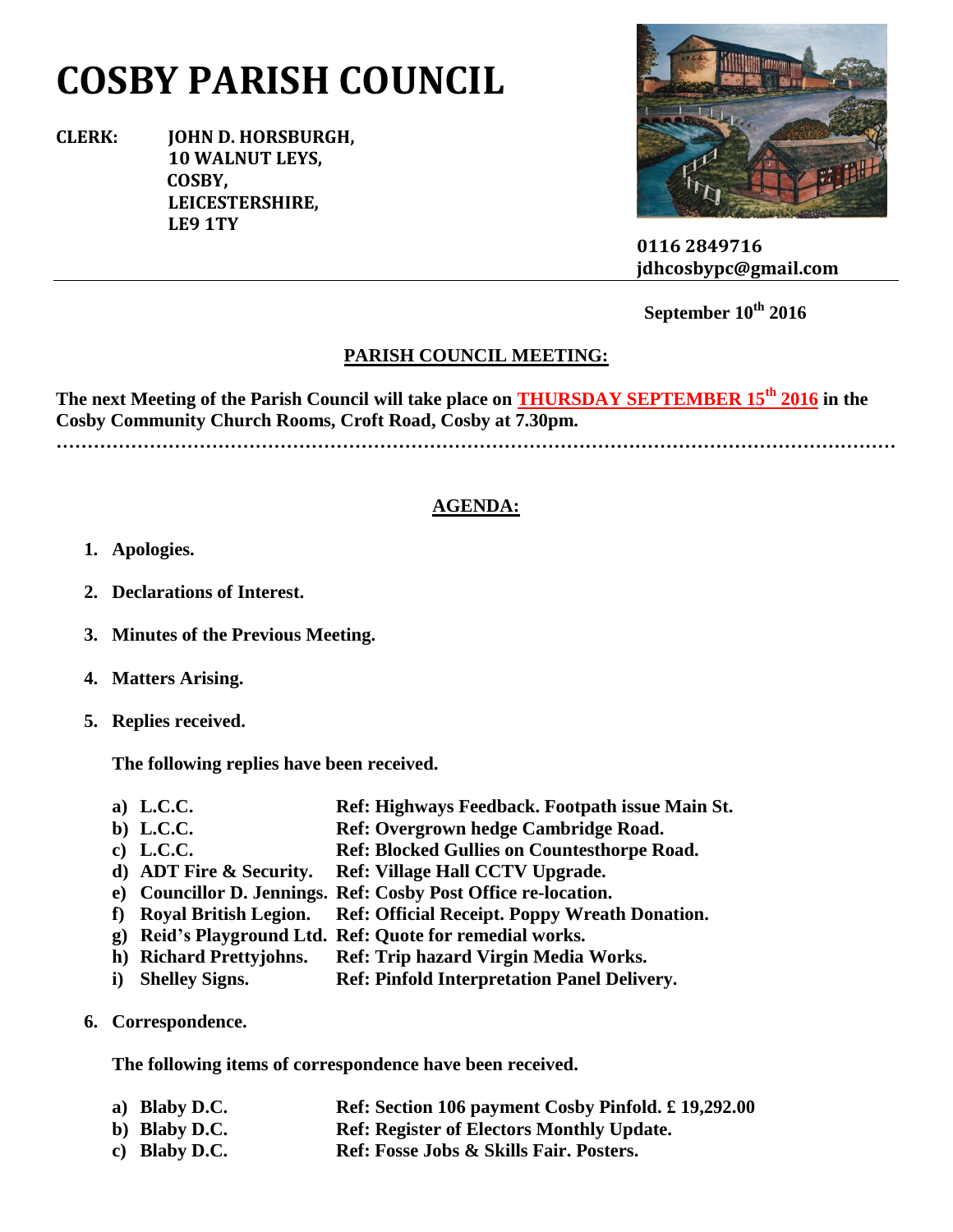| d) Lloyds Bank.              | Ref: Certificate of Interest paid. £48.33             |
|------------------------------|-------------------------------------------------------|
| e) Mr. M. Howkins.           | <b>Ref: Defibrillator in The Nook.</b>                |
| f) Mr. M. Howkins.           | <b>Ref: Defibrillator Check.</b>                      |
| g) Mr. M. Howkins.           | Ref: Parking issues on Narborough Road.               |
| h) Mrs. J. Chapman.          | <b>Ref: Playground Remedial Works.</b>                |
| i) Mr. P. Suffield.          | <b>Ref: Playground Remedial Works.</b>                |
| j) Mr. P. Suffield.          | <b>Ref: Playground Remedial Works.</b>                |
| k) Anila Patel.              | <b>Ref: Duck Safety.</b>                              |
| Roger Kelly.<br>$\bf{D}$     | <b>Ref: Bramble Walk.</b>                             |
| m) Karen Davies.             | Ref: Use of the park for a Rounders' Pitch.           |
| n) David Forty.              | <b>Ref: Countesthorpe Road Jitty.</b>                 |
| o) David Forty.              | <b>Ref: Decision to terminate employment.</b>         |
| p) Louise Howarth.           | Ref: Decision not to proceed with possible co-option. |
| q) Ian Mullis.               | Ref: Recycling Bins on the Village Hall Car Park.     |
| r) The Pensions Regulator.   | Ref: Staging date reminder.                           |
| s) L. & R A. L.C.            | Ref: 2016 Newsletter " Planning & Reserved Matters"   |
| t) L. & R A. L. C.           | <b>Ref: Pensions Enrolment Fines.</b><br>(Chairman)   |
| $\mathbf{u})$ R.C.C.         | <b>Ref: Vacancies for Trustees.</b>                   |
| v) Lloyds Bank.              | <b>Ref: Statements.</b>                               |
| w) Santander.                | <b>Ref: Changes to Interest rates.</b>                |
| x) Santander.                | <b>Ref: Terms and Conditions Business Bonds.</b>      |
| y) Santander.                | Ref: Interest 02.09.2016. £86.30p                     |
| z) E-oN Electricity.         | Ref: Street Lighting Maintenance charges.             |
| aa) E-oN Electricity.        | <b>Ref: Cemetery Electricity.</b>                     |
| bb)D.T.M. Gardens.           | Ref: Maintenance Works August. £738.00                |
| cc) S.L.C.C.                 | Ref: Notice of A.G.M.                                 |
| dd)Blackrock.                | Ref: Charity of Dudley & Pope.                        |
| ee) Blackrock.               | <b>Ref: Charinco Investment Fund Interim Report.</b>  |
| ff) The Clerk.               | Ref: Magazine.                                        |
| gg) Clerk & Councils Direct. | <b>Ref: Magazine.</b>                                 |
| hh) Reid's Playground Ltd.   | <b>Ref: August Inspection report.</b>                 |
| ii) Totally Trees.           | <b>Ref: Victory Park hedge flailing.</b>              |
| jj) Gail Randle.             | Ref: Loros Lottery Collector posters.                 |
| kk)Tina Britt.               | Ref: Cosby Web Site transfer.                         |
| ll) David Jennings.          | <b>Ref: Cosby Rd Countesthorpe Appeal Decision.</b>   |
| mm) David Jennings.          | <b>Ref: Planning Committee August.</b>                |
| nn)L.C.C. Highways.          | Ref: Response to planning application Cambridge Rd.   |
| 00) L.C.C. Highways.         | Ref: Response to planning application Croft Road.     |
| pp) Mrs. Ann Green.          | Ref: Planning Application 13, 15, 17 Ashtree Rd.      |

**n.b. Mrs Green and other residents will be in attendance at the meeting on this issue.**

| qq)Mrs Mary Freer. | <b>Ref: Planning Application (agenda item 10c)</b>            |  |  |
|--------------------|---------------------------------------------------------------|--|--|
| rr) Blaby D.C.     | <b>Ref: Cancellation of Planning Committee Meeting (Sept)</b> |  |  |

**n.b. I circulated details of this to members and also the response received from the District Council with a reason given for the cancellation.**

- **7. Report from the Chairman: Pension arrangements.**
- **8. Replacement Street Orderly**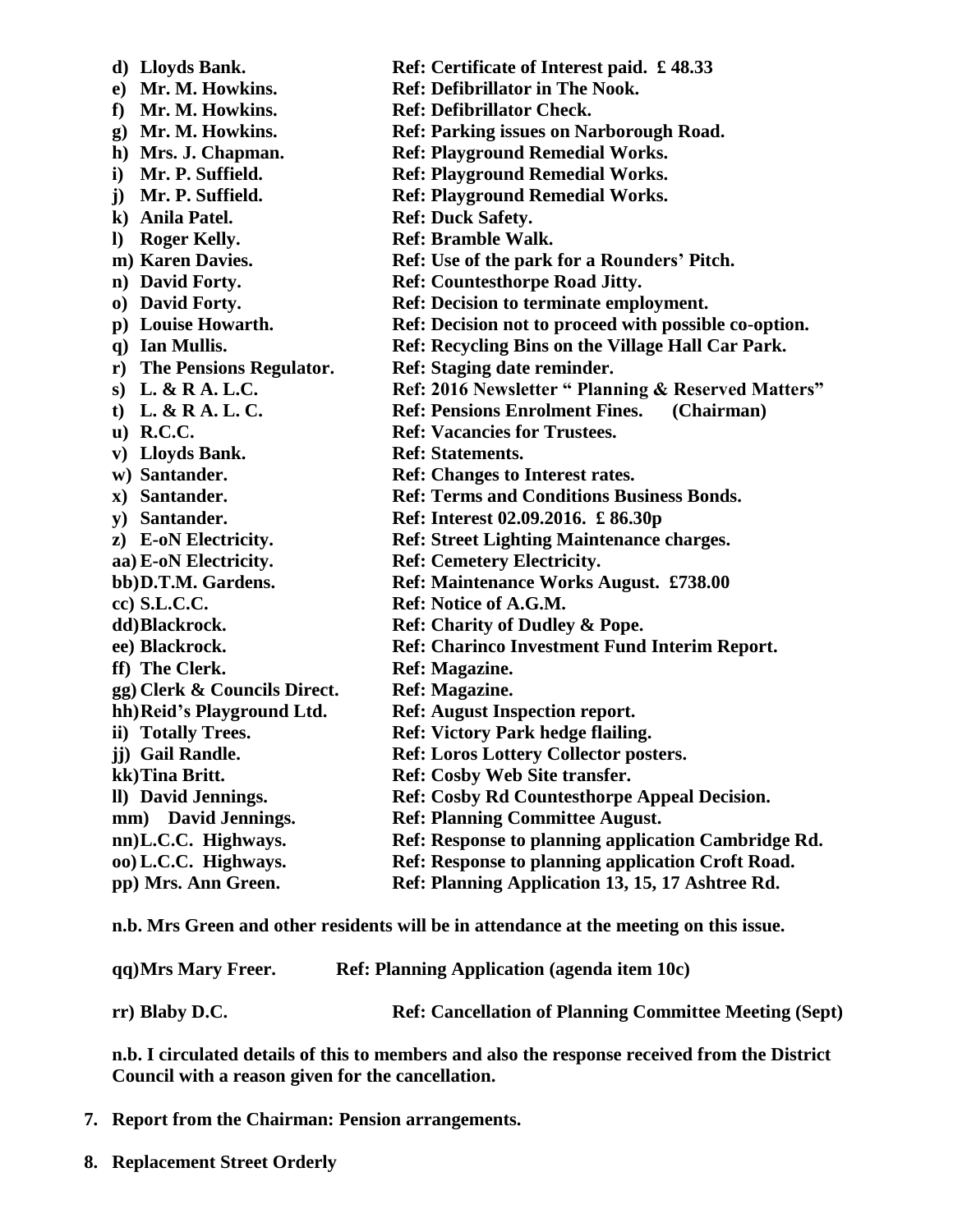### **9. Memorials.**

**To date none have been received.**

## **10. Planning Applications.**

**The following Planning applications have been received.**

|              | a) Mr & Mrs. Knowles.                                                                 | 9, Tudor Drive.       | <b>Single Storey rear extension.</b>                                                                                                                                                                                                |
|--------------|---------------------------------------------------------------------------------------|-----------------------|-------------------------------------------------------------------------------------------------------------------------------------------------------------------------------------------------------------------------------------|
|              | b) EMH Homes.                                                                         | <b>Forryan Close.</b> | <b>Creation of additional car parking</b><br>Spaces and associated works.                                                                                                                                                           |
|              | n.b Details of this application were circulated to members. August 16 <sup>th</sup> . |                       |                                                                                                                                                                                                                                     |
|              | c) Mrs. Joy Parker.                                                                   | 58, Main St.          | Proposed works to various trees<br>Including tree felling, crown lift/reduction,<br>stump and branch removal.                                                                                                                       |
|              | d) Mrs. Joy Parker.                                                                   |                       | <b>Brook House School Proposed felling of 5 Lime trees.</b>                                                                                                                                                                         |
|              |                                                                                       |                       | n.b. Details of these two applications were circulated to members. August 16 <sup>th</sup> .                                                                                                                                        |
|              | e) Mr. Andrew Tillsley.                                                               | 36, Cambridge Rd.     | Single storey rear extension, first floor<br>Side extension and detached carport.                                                                                                                                                   |
| f            | H. W. Coates Ltd.                                                                     | The Ridges Main St.   | <b>Application for non-material amendments</b><br>To planning permission 14/0482/1/PX.                                                                                                                                              |
| $\mathbf{g}$ | Mr. J. Wood.                                                                          | 58A, Cambridge Rd.    | Alterations to side and rear garden area<br>To include changes in ground levels.                                                                                                                                                    |
|              | h) Mr. M. Hatch.                                                                      | 48, Croft Road.       | <b>Creation of dropped kerb for vehicular access</b><br>and hard standing area.                                                                                                                                                     |
| $\mathbf{i}$ | Mr & Mrs Hall.                                                                        | 39, Park Road.        | First floor side extension, loft conversion<br>with front dormer windows, pitched roof to<br>existing single storey rear extension and other<br>external alterations including new windows<br>front canopy and removal of chimneys. |
| $\bf j)$     | Mr & Mrs. Matthews Shuttleworth Grange                                                |                       | <b>Erection of two detached dwellings (Revised)</b>                                                                                                                                                                                 |
| $\bf k)$     | <b>Mrs Lesley Clarke.</b>                                                             | 25, Ashtree Road.     | Single storey attached granny annexe.                                                                                                                                                                                               |
| $\bf{l}$     | Mr & Mrs Tebbutt.                                                                     | 1, Richmond Close.    | Alterations and single storey glazed rear<br>extension.                                                                                                                                                                             |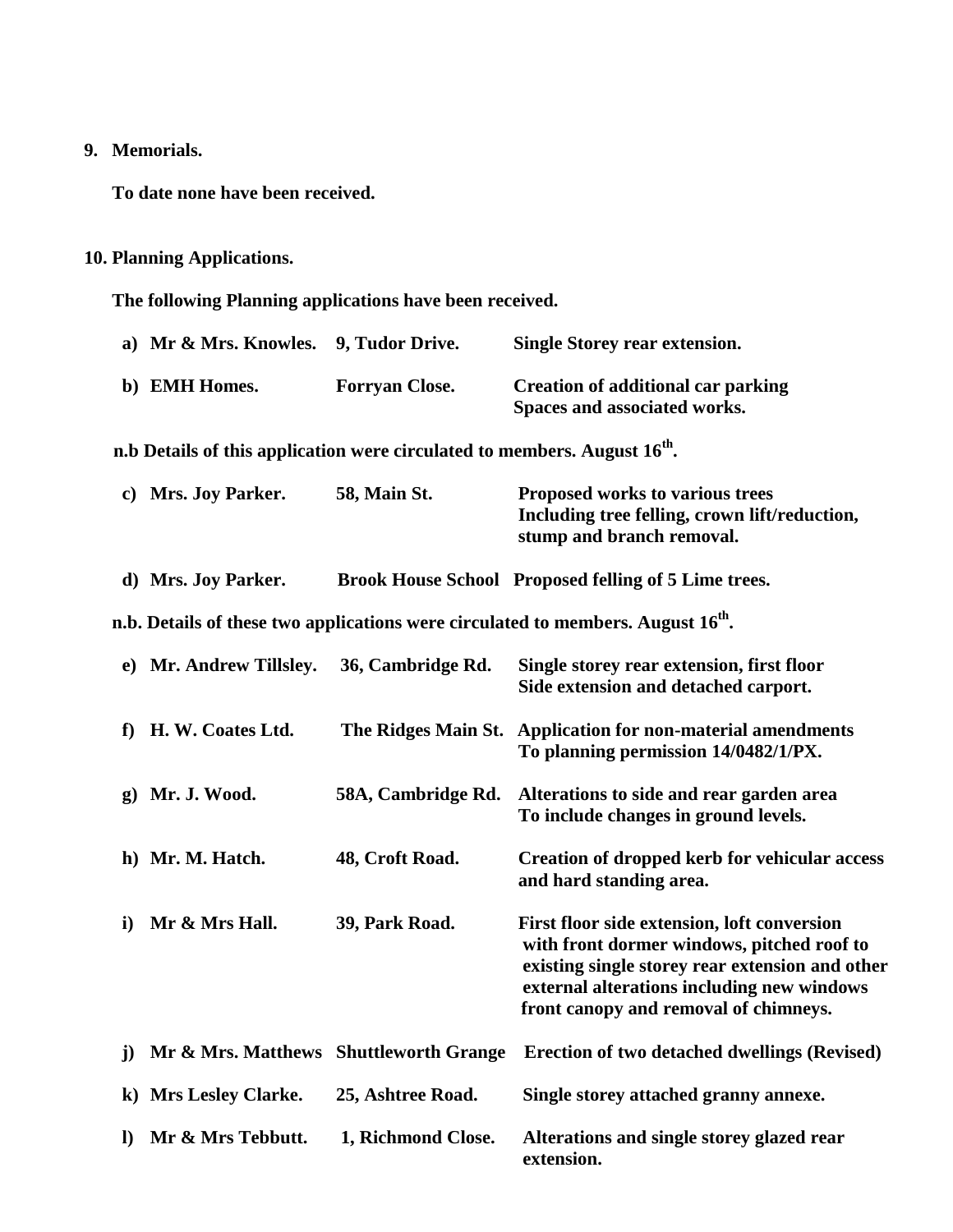| m) Mr & Mrs Williams. | 1, Ashtree Road.           | Single storey front extension.                                                                                                                                                                                                                                       |
|-----------------------|----------------------------|----------------------------------------------------------------------------------------------------------------------------------------------------------------------------------------------------------------------------------------------------------------------|
| n) Mr. Hitesh Pujara. | 17, Windrush Dr.<br>Oadby. | Demolition of existing single storey rear<br>extensions. Erection of single storey rear<br>extension, First floor and two storey<br>extensions to provide 4No, self<br>contained flats with associated parking<br>and bin storage area.<br>13, 15 & 17 Ashtree Road. |
|                       |                            |                                                                                                                                                                                                                                                                      |

## **11. Planning Approvals etc:**

**The following planning approvals have been received.**

| a) Mr & Mrs Deacon      | 47, Chiltern Avenue.  | Dated 20.06.2016 |
|-------------------------|-----------------------|------------------|
| b) Mr & Mrs. Knowles.   | 9, Tudor Drive.       | Dated 25.07.2016 |
| c) EMH Homes.           | <b>Forryan Close.</b> | Dated 29.06.2016 |
| d) Mr. Andrew Tillsley. | 36, Cambridge Road.   | Dated 22.07.2016 |
| e) Mr. J. Wood.         | 58A Cambridge Road.   | Dated 06.07.2016 |
| f) Mr. M. Hatch.        | 48, Croft Road.       | Dated 22.07.2016 |
| g) Mrs. Lesley Clarke.  | 25, Ashtree Road.     | Dated 01.08.2016 |
| h) Mr & Ms. Tebbutt.    | 1, Richmond Close.    | Dated 19.07.2016 |

#### **12. Authorisation of the Accounts.**

**The following accounts have all been paid.**

| <b>Street Orderly (1) July.</b>                                           | £ | 364.43     |
|---------------------------------------------------------------------------|---|------------|
| Street Orderly (2) June & July.                                           | £ | 437.32     |
| <b>Cemetery Operative. July.</b>                                          | £ | 414.52     |
| Clerk's salary $\pounds$ 1053.80 + $\pounds$ 12.43 Phone + £13.94 Postage |   |            |
| $+$ £ 31.99 Computer Update.                                              |   | £ 1,112.16 |
| H. M. Revenue & Customs. PAYE/NI Payments July.                           | £ | 447.79     |
| Royal British Legion Poppy Wreath Appeal. Donation.                       | £ | 75.00      |
| L.C.C. Energy Supply.                                                     | £ | 95.96      |
| D.T.M. Gardens & Landscapes Ltd. Invoice No 6527                          | £ | 738.00     |
| I.C.N. Computer Services. Printer repairs.                                | £ | 44.00      |
| K.C. Roofing & Building Cemetery roof repairs.                            | £ | 420.00     |
| <b>Street Orderly (1) August.</b>                                         | £ | 364.43     |
| <b>Street Orderly (2) August.</b>                                         | £ | 218.66     |